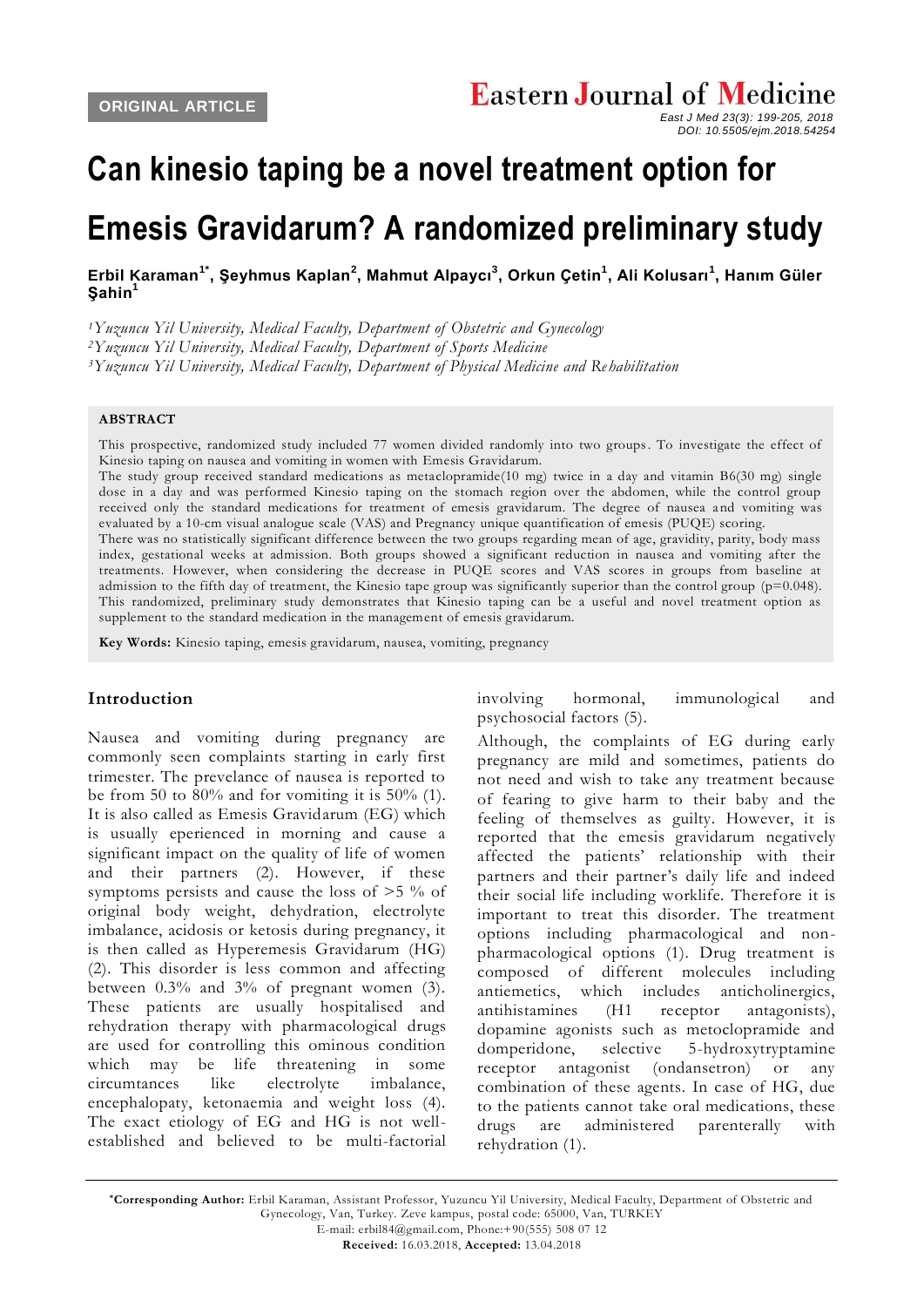**Karaman et al /** Kinesio taping in emesis gravidarum



**Fig. 1.** The progress of subjects throughout the study

Women with EG fears from the use of these drugs and the possible teratogenic effect and side effects such as drowsiness, sedation, arrhythmia, poor efficacy of pharmaceutical medications used in the past leads to difficulty in the treatment of nausea and vomiting during pregnancy (6). Nonpharmacological option has been proposed to be effective in the treatment of both EG and HG. These include hypnosis, acustimulation, tactile massage and psychotherapy (7,8). These alternative and complementary therapy options have been studied before.

Kinesio tape is a drug-free and an elastic therapeutic tape used for treating various musculoskeletal problems such as injury, pain, and dysfunction and a variety of other disorders (9). The kinesiotaping was found to be effective in stimulation of large and small intestinal peristaltism and treated constipation in a case report (10). Kinesio taping applications were created by a Japanese chiropractor, Dr Kenso Kase, in the 1970s. Although the exact mechanisms of the effects are not yet clear, some investigators claimed that Kinesio taping has multiple functions. The inventor stated that the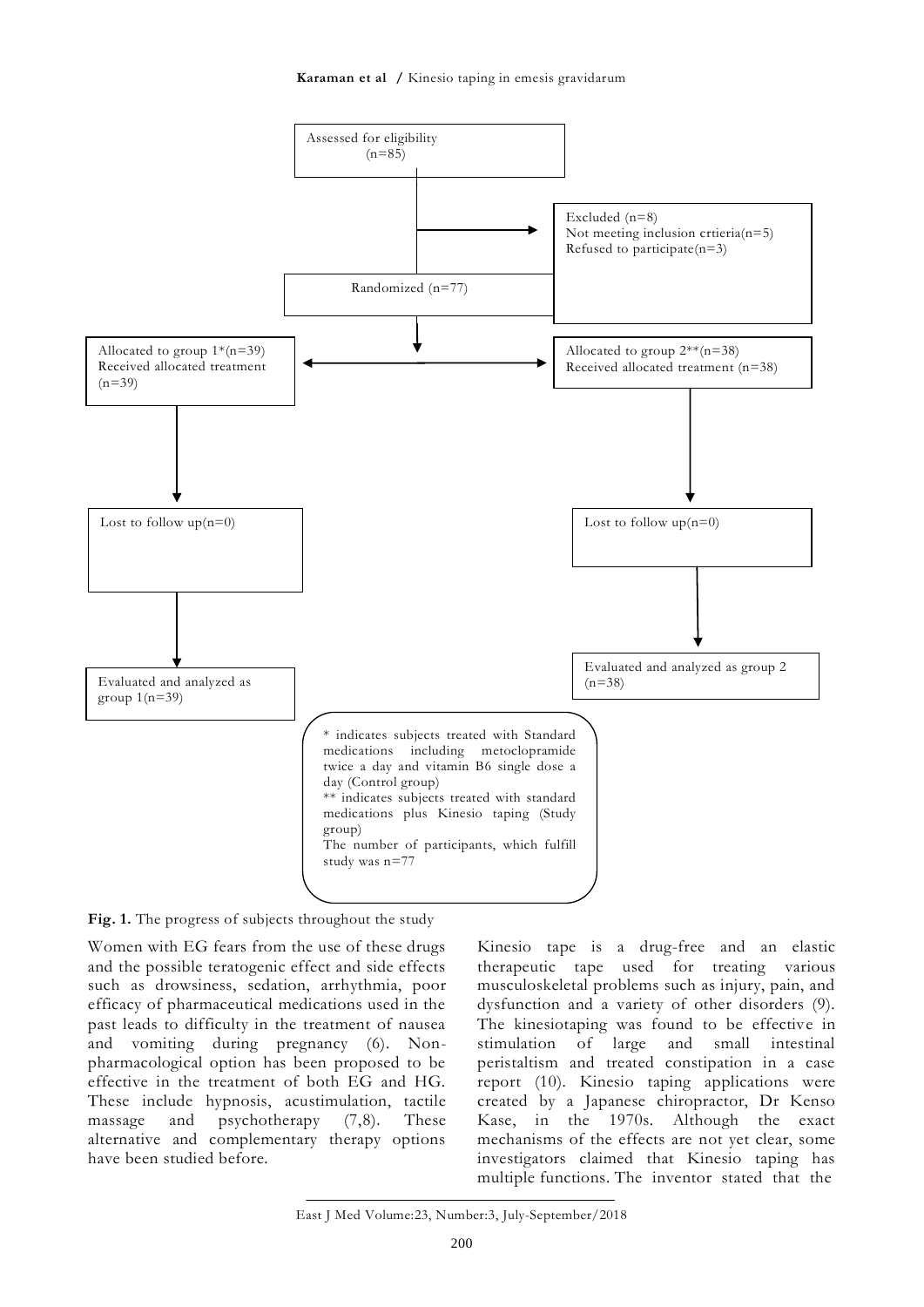



tape should be applied from origin to insertion to inhibit muscle function (10,11). The vomiting is characterised by the retrograd peristaltism (movement) of gastrointestinal smooth muscle function. So the hypothesis of our study is based on the inhibition of retrograd peristaltism of gastrointestinal system by applying the kinesiotape from origin (from top to bottom where the stomach is placed on the abdominal region) to insertion (alongside the gastric curvature) so as to decrease the vomiting and maybe nause which is predominately induced by the central nervous system.

In this preliminary study, we aimed to investigate and evaluate whether the Kinesio taping on the stomach region can be effective to decrease the nausea and vomiting in EG patients as a nonpharamacological and safe treatment option.

## **Materials and Methods**

This prospective randomized preliminary study was conducted in the Department of Obstetric and Gynecology and Department of Sports Medicine at a university hospital between December 2015 and September 2016. The ethics committee of the Medical Faculty of the University approved the study and informed patient consent was obtained from all patients (protocol number: 02, approved 18/12/2015). Experimental procedures followed the ethical standards for experimentation on humans declared by the 1975 Declaration of Helsinki.

Any patients with complaints of nausea and vomiting at 6-12 weeks gestation who were diagnosed as emesis gravidarum (EG) were invited to participate into the study. The patients were selected from the cohort of our hospital and also, we called the other hospitals' physicians to inform

their patients with EG about the trial and to redirect them to our clinic. We applied strict exclusion criteria because of the possible confounding variables may arise in the study and affect the results. These exclusion criteria were as follows: any patient who did not accept to participate, patients with already known gastrointestinal diseae including inflammatory bowel disease, gastric ulcer and esophagitis, patients who had already the diagnosis of hyperemesis gravidarum (HG), women with multiple pregnancy and patients with chronic medical illnesses. The diagnosis of emesis gravidarum was done by nausea and vomiting in a pregnant woman who had no underlying another pathology and had no need for hospitalisation in case of hyperemesis gravidarum (HG) as described before in which more complicated treatment options should be given.

During the study period, eighty-five pregnant women were assessed for eligibility; eight were excluded from the study: one with twin pregnancy, two with known gastric ulcer and two with severe symptoms that anticipated to progress to HG. Three patients declined to participate the study because of the preliminary nature of the intervention. No patients were lost to follow-up (Figure 1). The remaining 77 patients were randomly divided into two groups through a computer generated randomisation number sequence. Thirty-nine pregnant women were randomized to a control group in whom receiving metoclopramide twice in a day (10 mg) and vitamin B6 single dose in a day (30 mg) for five days as a routine management of emesis gravidarum. The second (study) group consisted of thirty-eight patients receiving the routine medications as metoclopramide twice in day and vitamin B6 single dose in day plus the kinesiotaping intervention for five days.

**Intervention:** Kinesiotape was prepared, cut and applied to the study group by the same physician. The patient was standed on upright position. The physician instructed the patient about the steps of application and the tape that will not harm to her baby. The tape was placed from the sub-xyphoid region to the bottom of the right lower quadrant through the projection of gastric curvature. One I bands with a width of 5 cm and thickness of 0.5 mm were used (Kinesio tape, Libor, Turkey). The tape was placed for five days and then removed (Figure 2).

The patients were assessed for the severity of symptoms and the effectiveness of therapies. For this, two different clinical scores, Pregnancy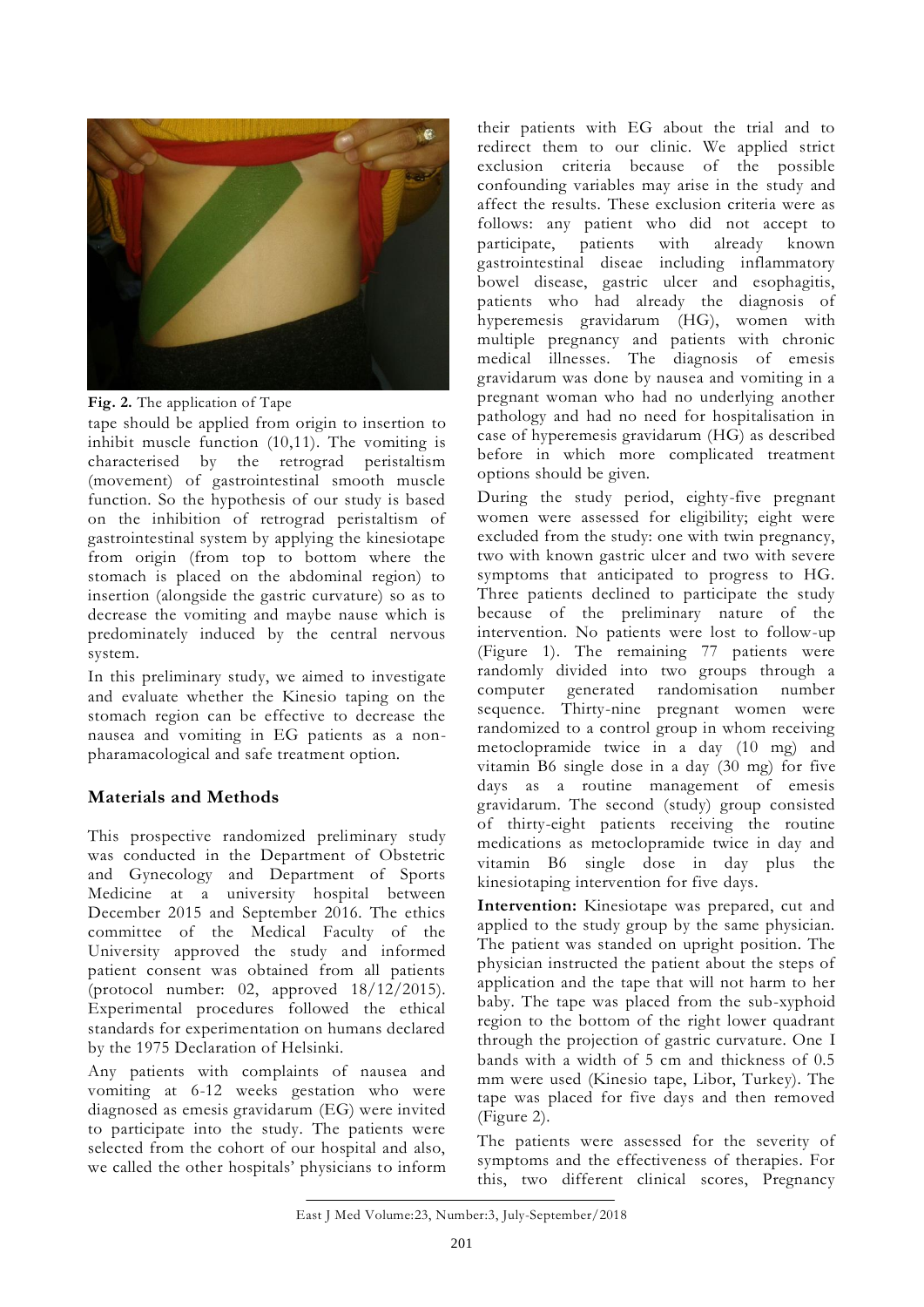unique quantification of emesis (PUQE) (range 3- 15) and a visual analog scale  $(VAS)$  (range  $0-10$ ), were employed to check daily the intensity of symptoms and the sense of wellbeing: higher scores indicate worse symptoms (17). The primary outcomes were checked and compared between two groups during the first admission and fifth day after treatment.

**Statistical Analysis:** Descriptive statistics for studied variables (characteristics) were presented as Mean, Standard Deviation values. Continuous variables were compared among the two groups using Students T-Test. Chi-Square test was used to examine the association between categorical variables. Statistical significance levels were considered as 5%. The SPSS (Version 20.0 - IBM Corp. Released 2011. IBM SPSS Statistics for Windows. Armonk, NY: IBM Corp.) statistical program was used for all statistical computations.

#### **Results**

A total of 77 patients were included in the present study and randomly assigned two groups, as shown in Figure 1. Kinesiotaping on the stomach was applied to the study group (n=38) with receiving antiemetic medications and the control group (n=39) received only the antiemetic medications. The mean age of study group and control group were as 26.24±5.30 and 25.49±5.69 which was not statistically different (p=0.552). Table 1 shows the demographic data regarding the two groups. There was no statistically significant difference between two groups regarding mean of gravidity, parity, body mass index, gestational weeks at admission and history for emesis  $(p>0.05)$ .

When analyzing the education level of patients, in both groups, the majority of patients were illiterate in the study and control group (31.6% vs 38.5%, respectively). Working status of patients did not show any difference between two groups in which significant number of patients were nonworking in both groups (92.1% vs 92.3%, respectively). The mean VAS scores of the study and control groups at admission regarding nausea and vomiting were not statistically different  $(8.09\pm0.81 \text{ vs } 7.90\pm0.72, \text{ p=}0.275 \text{ respectively}).$  In each groups, the VAS score statistically significantly decreased and significant improvement was observed after treatment but this was seen statistically higher in study group  $(1.68 \pm 1.33 \text{ vs } 2.41 \pm 1.04 \text{ p} = 0.009).$ 

When evaluating the PUQE scores in the two groups, the mean PUQE score of study group was  $10.97\pm1.88$  and for control group was  $10.28\pm1.61$ at admission before treatment, which was not statistically different. In both the groups, the PUQE scores were significantly reduced at fifth day of treatment compared with baseline  $(10.97 \pm 1.88 \text{ vs } 4.16 \pm 1.39 \text{ in study group and})$ 10.28±1.61 vs 4.77±1.29 in control group, p<0.05). However, when considering the decrease in PUQE scores in groups from baseline at admission to the fifth day of treatment, the Kinesio tape group was significantly superior than the control group  $(p=0.048)$ .

#### **Discussion**

In this randomised preliminary study, we found that kinesiotaping on the stomach region plus standard medications is more effective in reducing the nausea and vomiting in EG patients when compared to standard medications alone. Nausea and vomiting during early pregnancy have a profound effect on the quality of life of a woman. As long as the etiology and underlined mechanism is not well-known, there is a lack of evidencebased medical and caring treatments for emesis gravidarum. It is estimated that about 10% of women will require pharmacotherapy for alleviating the syptoms of nausea and vomiting during pregnancy (12). Hyperemesis gravidarum is a serious form of emesis gravidarum which leads to weight loss, electrolyte imbalance and metabolic instability and these patients are usually hospitalized and intravenous rehydration plus medications are strongly required. Although emesis gravidarum is a mild form, it also have serious impact on the pregnant woman's business life and family life so it is mandatory to treat these undesired complaints. In the current study, we evaluated the first trimester pregnant women with emesis gravidarum who managed primarily in outpatient clinic while allowing them to take the standart baseline treatment in both groups in order to eliminate the confounding variables regarding HG metabolic instability and various medications. The first line medicine used for EG that recommended by the The American Congress of Obstetricians and Gynecologists (ACOG) is that a combination of oral pyridoxine hydrochloride (vitaminB6, 25 mg) and doxylamine succinate (antihistamine, 12.5mg) (13). The other medical options for EG is antihistamines (H1 receptor antagonists), dopamine agonists such as metoclopramide and domperidone, selective 5 hydroxytryptamine receptor antagonist (ondansetron) or any combination of these agents.

East J Med Volume:23, Number:3, July-September/2018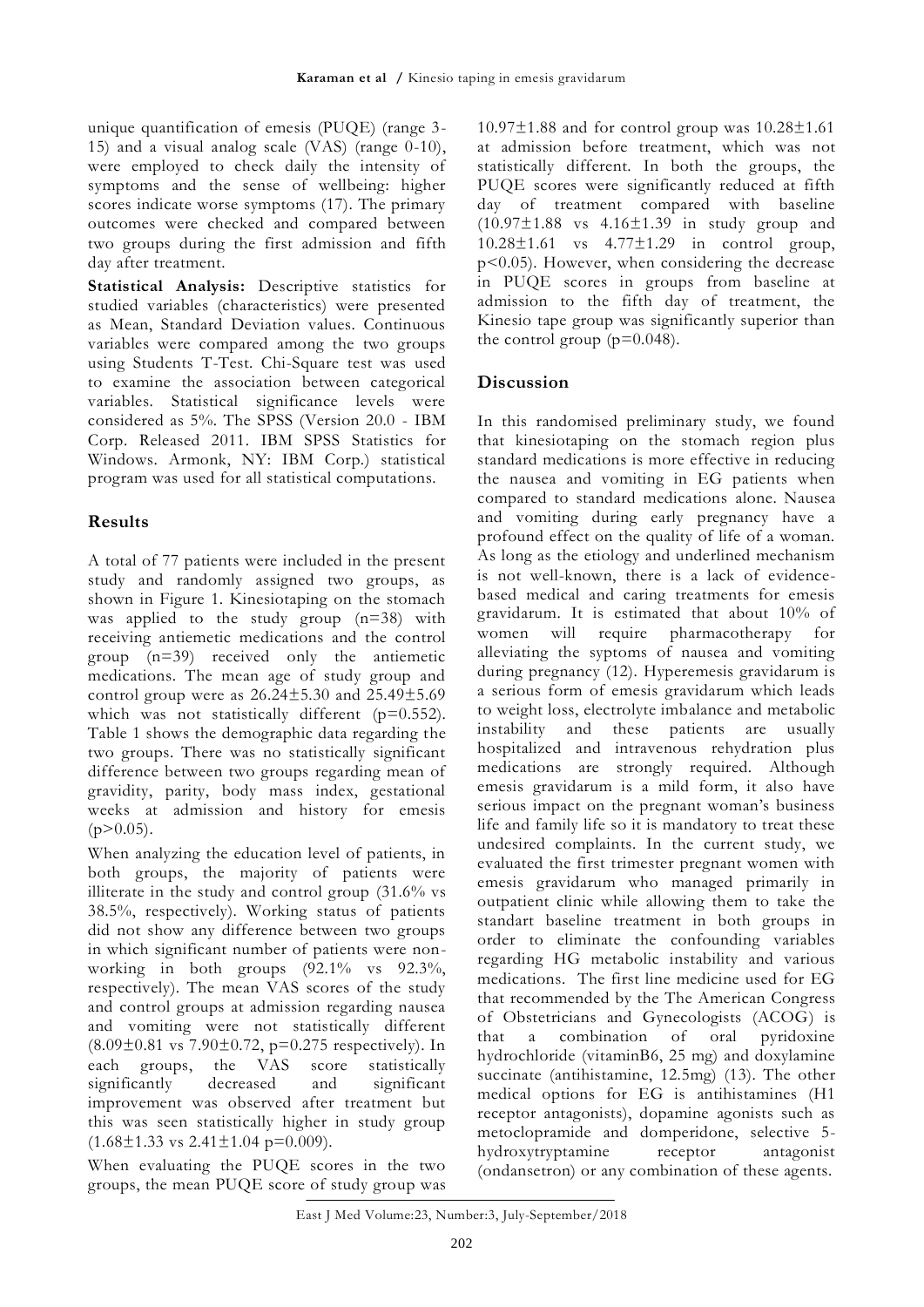| Table 1                      | Kinesiotape (-) (n:39) | Kinesiotape $(+)$ (n:38) | $\mathbf{p}$ |
|------------------------------|------------------------|--------------------------|--------------|
| Maternal age                 | 25.49±5.69             | $26.24 \pm 5.30$         | $0.552*$     |
| Gravidity                    | $2.36 \pm 1.33$        | $2.29 \pm 1.63$          | $0.838*$     |
| Parity                       | $1.13 \pm 1.28$        | $1.11 \pm 1.49$          | $0.941*$     |
| BMI                          | $23.32 \pm 3.39$       | 23.97±3.75               | $0.427*$     |
| Education                    |                        |                          |              |
| Illiterate                   | $15(38.5\%)$           | 12 $(31.6\%)$            |              |
| Primary school               | 6 $(15.4\%)$           | $8(21.1\%)$              | 0.945#       |
| Secondary school             | $9(23.1\%)$            | $10(26.3\%)$             |              |
| High school                  | 6 $(15.4\%)$           | $5(13.2\%)$              |              |
| University                   | $3(7.7\%)$             | $3(7.9\%)$               |              |
| Working status               |                        |                          |              |
| Not working                  | 36 (92.3%)             | 35 $(92.1\%)$            | 0.974#       |
| Working                      | $3(7.7\%)$             | $3(7.9\%)$               |              |
| History of emesis gravidarum | 17 $(43.6\%)$          | $15(39.5\%)$             | 0.714#       |
| Gestational week             | $10.82 \pm 1.57$       | $10.23 \pm 1.55$         | $0.105*$     |
| VAS-score 1                  | $7.90 \pm 0.72$        | $8.09 \pm 0.81$          | $0.275*$     |
| VAS-score 2                  | $2.41 \pm 1.04$        | $1.68 \pm 1.33$          | $0.009*$     |
| PUQE-score 1                 | $10.28 \pm 1.61$       | $10.97 \pm 1.88$         | $0.086*$     |
| PUQE-score 2                 | $4.77 \pm 1.29$        | $4.16 \pm 1.39$          | $0.048*$     |

\* : Students T-Test was used for comparing continuous variables

# : Chi-Square Test was used for comparing categorical variables

VAS: Visual analog scale, PUQE: Pregnancy unique quantification of emesis

Because of the possible side effects of this antiemetic drugs such as antihistaminic effect or drowsiness and extrapyramidal effects and also, the fear of using a medication due to the historical concerns and feeling guilty for a pregnant woman from the aspect of teratogenicity lead to the investigation of non-pharmacological caring and treatment options. These included tactile massages, accupressure, moxibustion procedure, herbal medicines (ginger, chamomile, peppermint, raspberry leaf), hypnotherapy, dietary interventions, activity interventions and emotional support  $(1)$ .

Studies showed that physicians believe that these treatment options as 'natural' and therefore safe or lower risk than medications, and also patients easily accept to use (14). To our knowledge, no study has evaluated the effect of kinesiotape on the emesis gravidarum yet. As a preliminary study, our hyphotesis based on the physciological mechanisn of vomiting in which a retrograd gastrointestinal peristaltism occurs. And also, as a mechanical view, the Kinesio taping of an origin (the bottom of stomach) to insertion (the top of stomach) in case of vomiting may inhibit this retrograd peristaltism of stomach so as to decrease the vomiting. As an another complementary and non-pharmacological approach, acupressure is a

type of acupuncture that apply a constant pressure on the P6 (or Neigun point) point and suggested to treat nausea and vomiting (15). Shin SH et al studied on the acupressure and found that Nei-Guan point acupressure is a useful treatment for relieving symptoms experienced by women with hyperemesis gravidarum (15). In the cochrane review about interventions for nausea and vomiting in early pregnancy stated that there is a lack of high-quality evidence to support any particular intervention (1). As an alternative medical approach, tactile massage was used to treat severe nausea and vomiting during pregnancy and the study concluded that tactile massage is a good alternative and complement to traditional treatment of severe nausea and vomiting (8).

The psychological theories have also been proposed to explain the etiology of HG and hypnosis as one of the psychodynamic therapy has been reported in a review that to be encouraging the positive outcomes (16). But the current evidence is not sufficient to establish the effectivity of hypnosis in the treatment of emesis gravidarum. However, the exact mechanism of these complementary approaches are not wellknown. Based on these data, in this preliminary study, we thought that as a non-pharmacological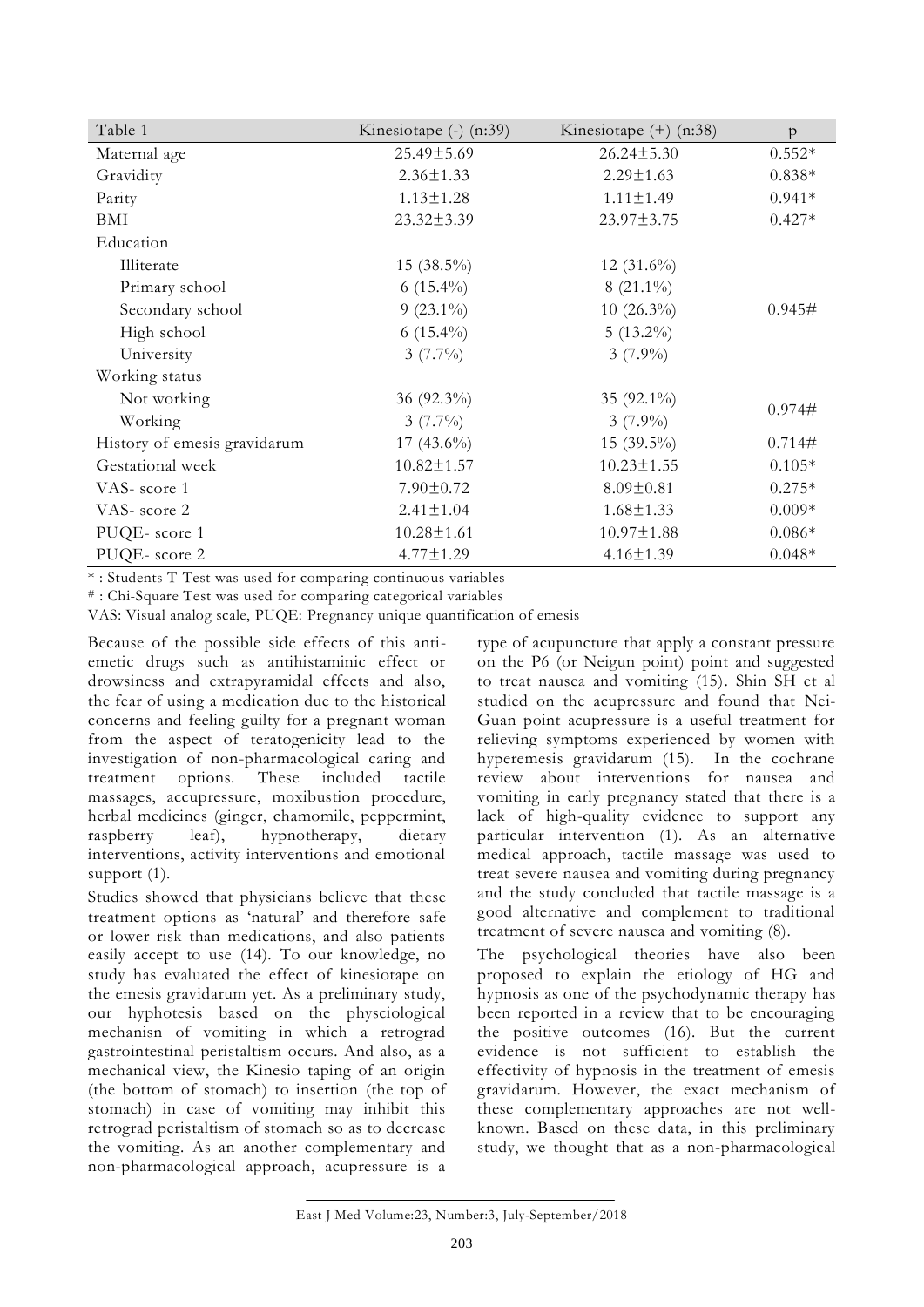method, it was rational to study Kinesio taping on the EG patients to treat the nausea and vomiting.

Kinesiotape has been used for many various clinical condition especially for pain management such as low back pain, rotator cuff impingement or tendonitis and scoliosis (11). Like these, in a case report by Pyszora A reported a 62-year-old woman with malignancy suffering from chronic constipation and abdominal pain probably due to the lengthy immobilization and low peristaltism of small and large intestines (10). This case was treated succesfully with spiral application of Kinesio taping on the abdomen that imitate the direction of intestinal movements. So in our study, for the first time, Kinesio taping on the stomach region was studied on the patients with emesis gravidarum and it is found that this novel intervention decreases the degree of nausea and vomiting in EG patients as an outpatient procedure in addition to the use of standard medications.

On the other hand, our study had some limitations regarding the placebo effect of procedure that can not be ignored. And also, psychosocial factors that may affect the severity of emesis gravidarum and the treatment outcomes was another limitation factor. Another limitation is the subjective assessment of nausea and vomiting with VAS and PUQE scoring system, even though these are widely accepted methods to evaluate the nausea and vomiting and no other objective parameter like laboratory assessments is available for emesis gravidarum patients in which ketonuria and electrolyte imbalance are not expected in the laboratory analysis. The main strength of our study is that it was designed as a randomized study. The sample size in both groups was enough to interpret the results of the study and the patients were regularly followed up throughout the treatment period.

In conclusion, to the best of our knowledge, this is the first study to evaluate effect of kinesio taping on the nausea and vomiting during early pregnancy. Based on our preliminary results, our findings indicate that, as used, Kinesio taping is an efficacious and well tolerated nonpharmacological treatment option for emesis gravidarum. When compared with standard medications alone, combined kinesiotaping and standard medications therapy seems to be more effective to decrease nausea and vomiting in pregnant women with emesis gravidarum. Kinesio taping intervention is an easliy applicable, noninvasive and non-pharmacological method that can be be used as a complementary treatment option to decrease nausea and vomiting in women with emesis gravidarum. However, our findings should be supported with further randomised studies with different settings including hyperemesis gravidarum patients, better metodological quality and larger sample groups.

Declaration of interest.

The authors report no declarations of interest.

## **References**

- 1. Matthews A, Haas DM, O'Mathúna DP, Dowswell T, Doyle M. Interventions for nausea and vomiting in early pregnancy. Cochrane Db Syst Rev [Internet] 2014; (3)doi:10.1002/14651858.CD007575.pub3.
- 2. Jarvis S, Nelson-Piercy C. Management of nausea and vomiting in pregnancy. BMJ 2011; 342: 1407-1412.
- 3. Di Gangi S, Gizzo S, Patrelli TS, et al. Wernicke's encephalopathy complicating hyperemesis gravidarum: from the background to the present. J Matern Fetal Neonatal Med 2012; 25: 1499- 1504.
- 4. Festin M. Nausea and vomiting in early pregnancy. Clin Evid 2009; 6: 1405.
- 5. Rashid M, Rashid M.H, Malik F, Herath RP. Hyperemesis gravidarum and fetal gender: a retrospective study. J. Obstet. Gynaecol 2012; 32: 475-478.
- 6. Neri I, Allais G, Schiapparelli P, et al. Acupuncture versus pharmacological approach to reduce Hyperemesis gravidarum discomfort. Minerva Ginecol 2005; 57: 471-475.
- 7. Van den Heuvel E, Goossens M, Vanderhaegen H, Sun HX, Buntinx F. Effect of acustimulation on nausea and vomiting and on hyperemesis in pregnancy: a systematic review of Western and Chinese literature. BMC Complement Altern Med 2016; 16: 13.
- 8. Agren A, Berg M. Tactile massage and severe nausea and vomiting during pregnancy--women's experiences. Scand J Caring Sci 2006; 20: 169-176.
- 9. Mostafavifar M, Wertz J, Borchers J. A systematic review of the effectiveness of kinesio taping for musculoskeletal injury. Phys Sportsmed 2012; 40: 33-40.
- 10. Anna Pyszora, Agnieszka Wojcik, Małgorzata Krajnik. Are soft tissue therapies and Kinesio Taping useful for symptom management in palliative care? Three case reports. Adv. Pall. Med 2010; 3: 87-92.
- 11. Kase K, Wallis J, Kase T. Clinical therapeutic applications of the kinesio taping method. 2nd ed. Tokyo, Japan: Ken Ikai Co. Ltd.; 2003.

East J Med Volume:23, Number:3, July-September/2018